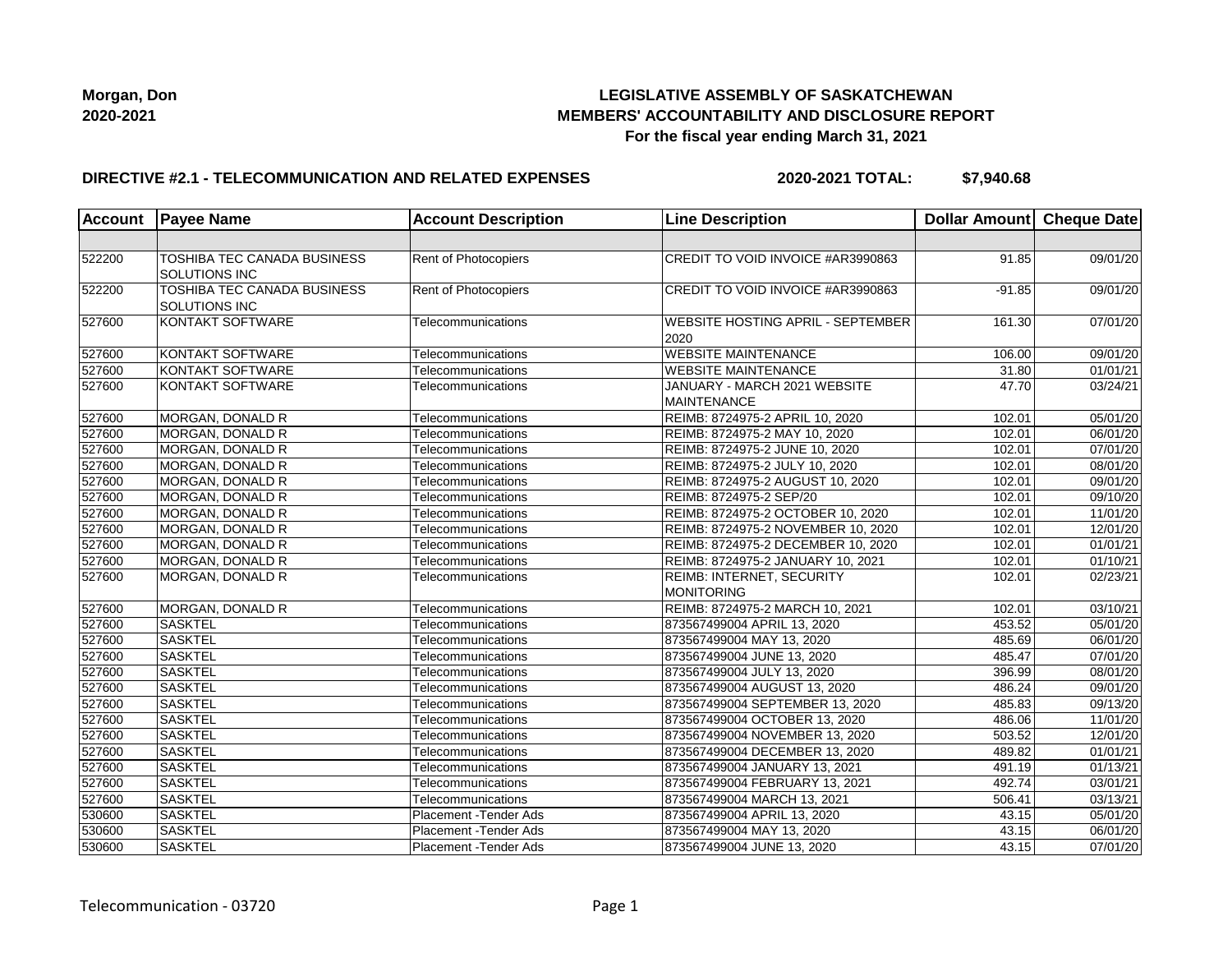### **LEGISLATIVE ASSEMBLY OF SASKATCHEWAN MEMBERS' ACCOUNTABILITY AND DISCLOSURE REPORT For the fiscal year ending March 31, 2021**

# **DIRECTIVE #2.1 - TELECOMMUNICATION AND RELATED EXPENSES**

**2020-2021 TOTAL: \$7,940.68**

| <b>Account</b> | <b>Payee Name</b> | <b>Account Description</b> | <b>Line Description</b>         | Dollar Amount Cheque Date |          |
|----------------|-------------------|----------------------------|---------------------------------|---------------------------|----------|
|                |                   |                            |                                 |                           |          |
| 530600         | <b>SASKTEL</b>    | Placement - Tender Ads     | 873567499004 JULY 13, 2020      | 131.63                    | 08/01/20 |
| 530600         | ISASKTEL          | Placement - Tender Ads     | 873567499004 AUGUST 13, 2020    | 43.15                     | 09/01/20 |
| 530600         | <b>SASKTEL</b>    | Placement - Tender Ads     | 873567499004 SEPTEMBER 13, 2020 | 43.15                     | 09/13/20 |
| 530600         | ISASKTEL          | Placement - Tender Ads     | 873567499004 OCTOBER 13, 2020   | 43.15                     | 11/01/20 |
| 530600         | <b>SASKTEL</b>    | Placement - Tender Ads     | 873567499004 NOVEMBER 13, 2020  | 43.15                     | 12/01/20 |
| 530600         | <b>SASKTEL</b>    | Placement - Tender Ads     | 873567499004 DECEMBER 13, 2020  | 43.15                     | 01/01/21 |
| 530600         | ISASKTEL          | Placement - Tender Ads     | 873567499004 JANUARY 13, 2021   | 43.15                     | 01/13/21 |
| 530600         | <b>SASKTEL</b>    | Placement - Tender Ads     | 873567499004 FEBRUARY 13, 2021  | 43.15                     | 03/01/21 |
| 530600         | ISASKTEL          | Placement - Tender Ads     | 873567499004 MARCH 13, 2021     | 43.15                     | 03/13/21 |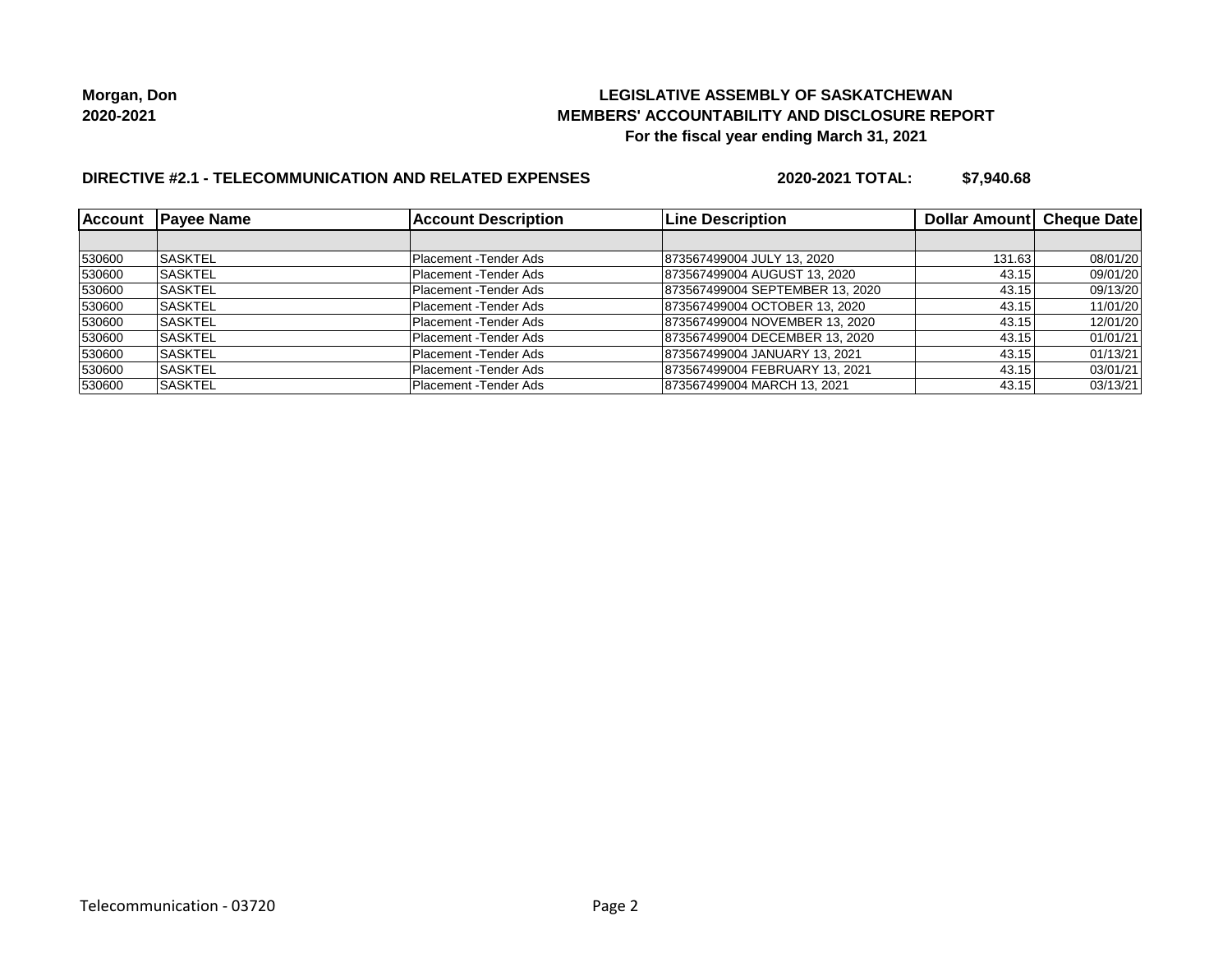

#### **DIRECTIVE #3.1 - MLA TRAVEL AND LIVING EXPENSES**

**2020-2021 TOTAL: \$10,637.19**

| <b>Account</b> | <b>Payee Name</b>                                                    | <b>Account Description</b>  | <b>Line Description</b>                          | <b>Dollar Amount</b> | Cheque Date |
|----------------|----------------------------------------------------------------------|-----------------------------|--------------------------------------------------|----------------------|-------------|
|                |                                                                      |                             |                                                  |                      |             |
| 541900         | MINISTER OF FINANCE-MINISTRY OF<br>SASKBUILDS AND PROCUREMENT        | Elected Rep - Travel        | APRIL 2020 MLA CVA                               | 259.86               | 05/01/20    |
| 541900         | MINISTER OF FINANCE-MINISTRY OF<br>SASKBUILDS AND PROCUREMENT        | Elected Rep - Travel        | <b>MAY 2020 CVA</b>                              | 239.15               | 06/01/20    |
| 541900         | MINISTER OF FINANCE-MINISTRY OF<br>SASKBUILDS AND PROCUREMENT        | <b>Elected Rep - Travel</b> | <b>JULY 2020 CVA</b>                             | 533.39               | 08/01/20    |
| 541900         | MINISTER OF FINANCE-MINISTRY OF<br><b>SASKBUILDS AND PROCUREMENT</b> | Elected Rep - Travel        | JUNE 2020 MLA CVA TRAVEL                         | 367.25               | 08/01/20    |
| 541900         | MINISTER OF FINANCE-MINISTRY OF<br>SASKBUILDS AND PROCUREMENT        | Elected Rep - Travel        | SEPTEMBER 2020 CVA TRAVEL                        | 439.00               | 11/01/20    |
| 541900         | MINISTER OF FINANCE-MINISTRY OF<br>SASKBUILDS AND PROCUREMENT        | <b>Elected Rep - Travel</b> | CVA TRAVEL OCT 2020                              | 194.10               | 12/01/20    |
| 541900         | MINISTER OF FINANCE-MINISTRY OF<br>SASKBUILDS AND PROCUREMENT        | <b>Elected Rep - Travel</b> | DECEMBER 2020 CVA                                | 276.94               | 01/01/21    |
| 541900         | MINISTER OF FINANCE-MINISTRY OF<br>SASKBUILDS AND PROCUREMENT        | Elected Rep - Travel        | NOVEMBER 2020 CVA TRAVEL                         | 245.66               | 01/01/21    |
| 541900         | MINISTER OF FINANCE-MINISTRY OF<br>SASKBUILDS AND PROCUREMENT        | Elected Rep - Travel        | JANUARY 2021 CVA VEHICLE                         | 351.29               | 02/17/21    |
| 541900         | MINISTER OF FINANCE-MINISTRY OF<br>SASKBUILDS AND PROCUREMENT        | <b>Elected Rep - Travel</b> | FEBRUARY 2021 CVA                                | 130.26               | 03/17/21    |
| 541900         | MINISTER OF FINANCE-MINISTRY OF<br>SASKBUILDS AND PROCUREMENT        | <b>Elected Rep - Travel</b> | CVA TRAVEL MARCH 2021                            | 68.87                | 03/31/21    |
| 541900         | MORGAN, DONALD R                                                     | Elected Rep - Travel        | APRIL 2020 MLA REGINA<br><b>ACCOMMODATIONS</b>   | 644.36               | 05/01/20    |
| 541900         | MORGAN, DONALD R                                                     | <b>Elected Rep - Travel</b> | MAY 2020 MLA REGINA<br><b>ACCOMMODATIONS</b>     | 641.36               | 06/01/20    |
| 541900         | <b>MORGAN, DONALD R</b>                                              | <b>Elected Rep - Travel</b> | JUNE 2020 MLA REGINA<br><b>ACCOMMODATIONS</b>    | 641.36               | 07/09/20    |
| 541900         | MORGAN, DONALD R                                                     | Elected Rep - Travel        | JULY 2020 MLA REGINA<br><b>ACCOMMODATIONS</b>    | 647.36               | 08/01/20    |
| 541900         | MORGAN, DONALD R                                                     | Elected Rep - Travel        | AUGUST 2020 MLA REGINA<br><b>ACCOMMODATIONS</b>  | 647.36               | 09/03/20    |
| 541900         | MORGAN, DONALD R                                                     | <b>Elected Rep - Travel</b> | SEP 2020 MLA REGINA<br><b>ACCOMMODATION</b>      | 648.69               | 10/02/20    |
| 541900         | MORGAN, DONALD R                                                     | <b>Elected Rep - Travel</b> | MLA TRAVEL SEP 2, 2020                           | 236.25               | 10/02/20    |
| 541900         | MORGAN, DONALD R                                                     | Elected Rep - Travel        | OCTOBER 2020 MLA REGINA<br><b>ACCOMMODATIONS</b> | 648.69               | 11/24/20    |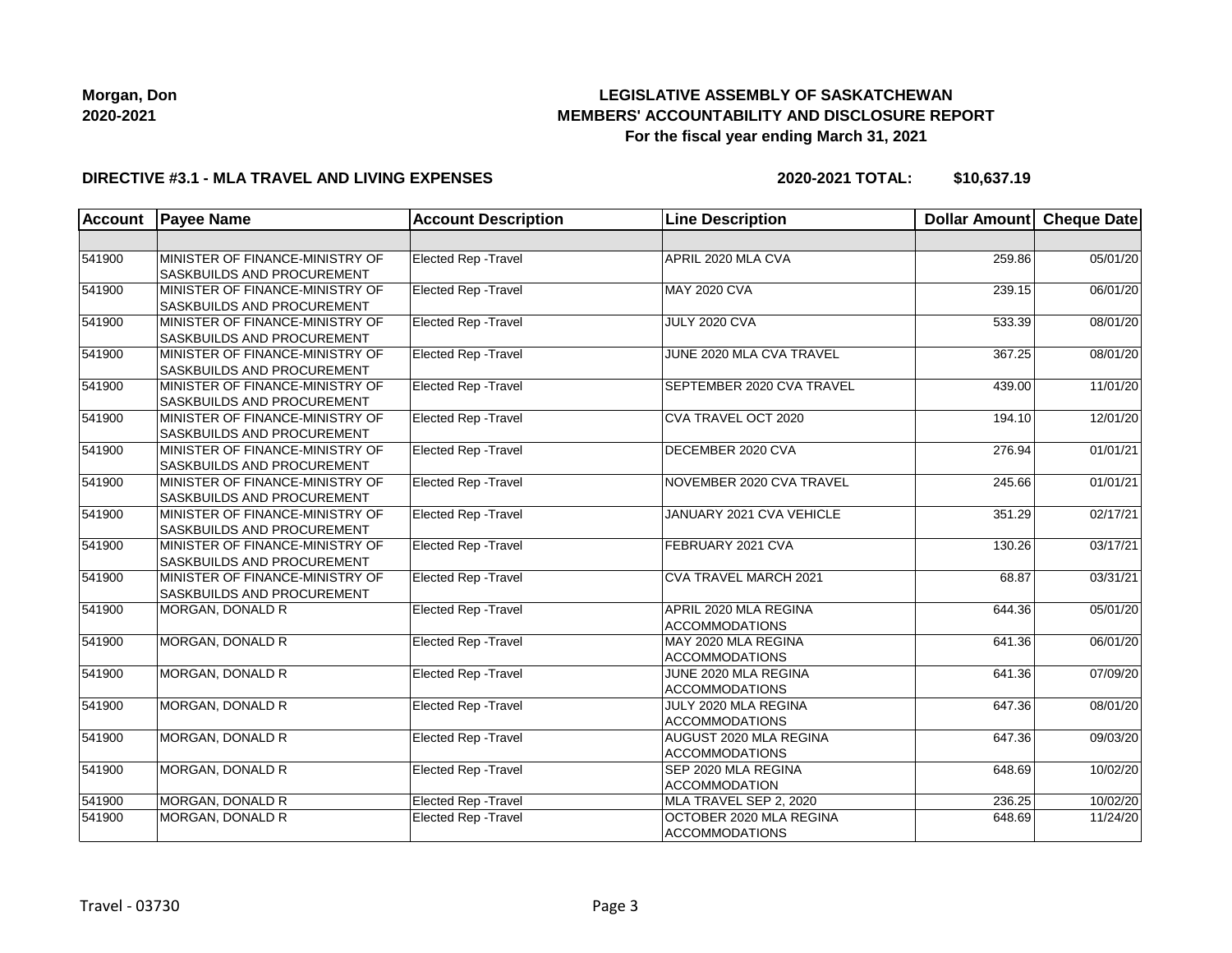## **LEGISLATIVE ASSEMBLY OF SASKATCHEWAN MEMBERS' ACCOUNTABILITY AND DISCLOSURE REPORT For the fiscal year ending March 31, 2021**

### **DIRECTIVE #3.1 - MLA TRAVEL AND LIVING EXPENSES**

**2020-2021 TOTAL: \$10,637.19**

| <b>Account</b> | <b>Payee Name</b>        | <b>Account Description</b>  | <b>Line Description</b>         | Dollar Amount | <b>Cheque Date</b> |
|----------------|--------------------------|-----------------------------|---------------------------------|---------------|--------------------|
|                |                          |                             |                                 |               |                    |
| 541900         | MORGAN, DONALD R         | Elected Rep - Travel        | <b>NOVEMBER 2020 MLA REGINA</b> | 569.79        | 12/01/20           |
|                |                          |                             | <b>ACCOMMODATIONS</b>           |               |                    |
| 541900         | MORGAN, DONALD R         | <b>Elected Rep - Travel</b> | DECEMBER 2020 MLA REGINA        | 565.78        | 01/01/21           |
|                |                          |                             | <b>ACCOMMODATIONS</b>           |               |                    |
| 541900         | MORGAN, DONALD R         | <b>Elected Rep - Travel</b> | JANUARY 2021 MLA REGINA         | 539.79        | 02/16/21           |
|                |                          |                             | <b>ACCOMMODATION</b>            |               |                    |
| 541900         | <b>IMORGAN, DONALD R</b> | <b>Elected Rep - Travel</b> | FEBRUARY 2021 MLA REGINA        | 539.79        | 02/23/21           |
|                |                          |                             | <b>ACCOMMODATION</b>            |               |                    |
| 541900         | MORGAN, DONALD R         | <b>Elected Rep - Travel</b> | MLA TRAVEL FEBRUARY 22, 2021    | 21.05         | 03/18/21           |
| 541900         | MORGAN, DONALD R         | Elected Rep - Travel        | <b>IMARCH 2021 MLA REGINA</b>   | 539.79        | 03/18/21           |
|                |                          |                             | <b>ACCOMMODATIONS</b>           |               |                    |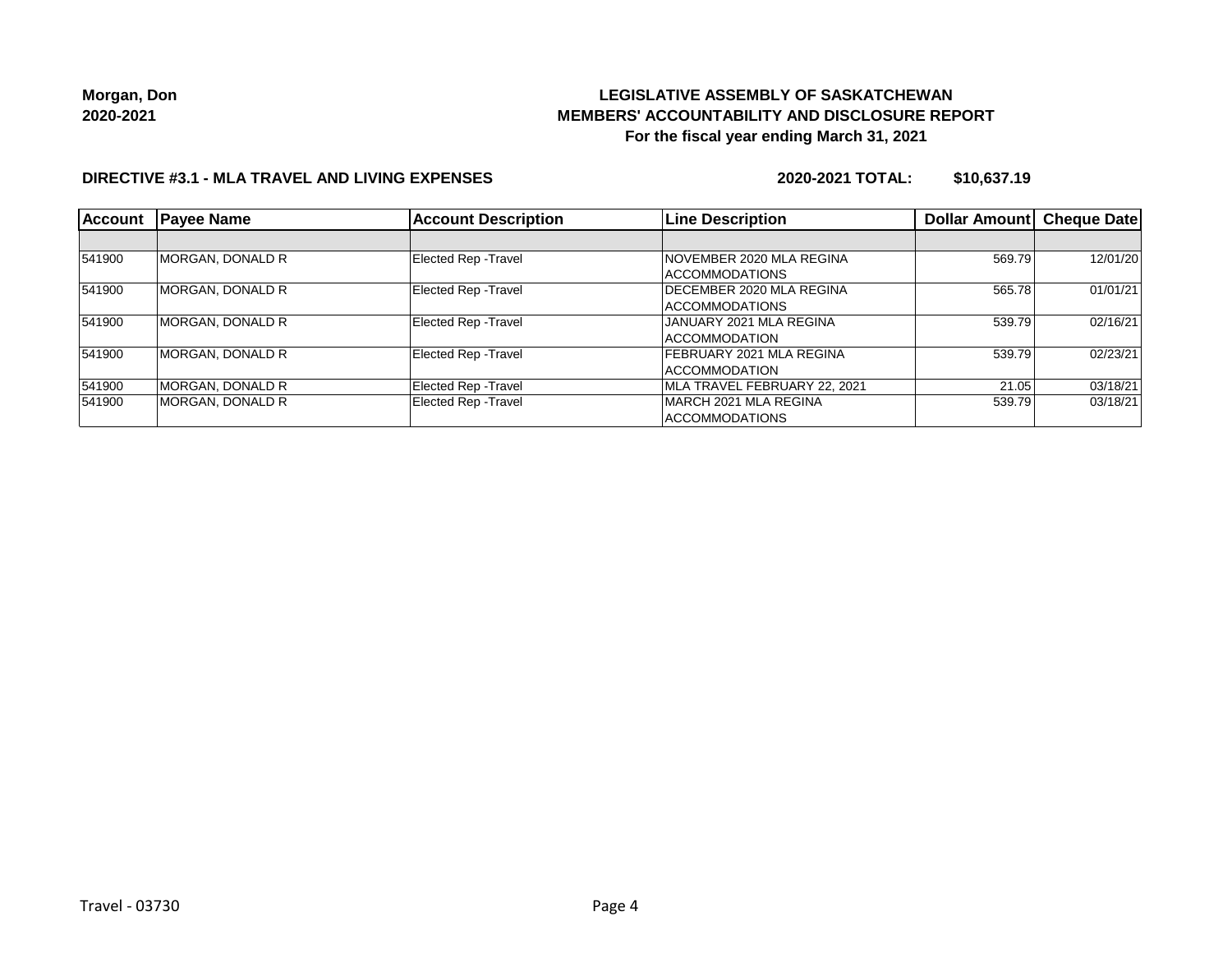

#### **DIRECTIVE #4.1 - CONSTITUENCY SERVICE EXPENSES**

| Account | <b>Payee Name</b>                                             | <b>Account Description</b>                | <b>Line Description</b>            | <b>Dollar Amount</b> | <b>Cheque Date</b> |
|---------|---------------------------------------------------------------|-------------------------------------------|------------------------------------|----------------------|--------------------|
|         |                                                               |                                           |                                    |                      |                    |
| 521372  | <b>BRIGHTEN CREATIVE GROUP LTD.</b>                           | Photographer's Services                   | <b>MLA PORTRAIT</b>                | 145.79               | 02/08/21           |
| 522000  | <b>LAKEVIEW PLACE VENTURES</b>                                | Rent of Ground, Buildings and Other Space | APRIL 2020 MLA OFFICE RENT         | 1,755.00             | 04/01/20           |
| 522000  | <b>LAKEVIEW PLACE VENTURES</b>                                | Rent of Ground, Buildings and Other Space | MAY 2020 MLA OFFICE RENT           | 1,755.00             | 04/20/20           |
| 522000  | <b>LAKEVIEW PLACE VENTURES</b>                                | Rent of Ground, Buildings and Other Space | JUNE 2020 MLA OFFICE RENT          | 1,755.00             | 05/19/20           |
| 522000  | LAKEVIEW PLACE VENTURES                                       | Rent of Ground, Buildings and Other Space | JULY 2020 MLA OFFICE RENT          | 1,755.00             | 06/16/20           |
| 522000  | <b>LAKEVIEW PLACE VENTURES</b>                                | Rent of Ground, Buildings and Other Space | <b>AUGUST 2020 MLA OFFICE RENT</b> | 1,755.00             | 07/16/20           |
| 522000  | <b>LAKEVIEW PLACE VENTURES</b>                                | Rent of Ground, Buildings and Other Space | SEPTEMBER 2020 MLA OFFICE RENT     | 1,755.00             | 08/17/20           |
| 522000  | <b>LAKEVIEW PLACE VENTURES</b>                                | Rent of Ground, Buildings and Other Space | OCTOBER 2020 MLA OFFICE RENT       | 1,755.00             | 09/15/20           |
| 522000  | <b>LAKEVIEW PLACE VENTURES</b>                                | Rent of Ground, Buildings and Other Space | NOVEMBER 2020 MLA OFFICE RENT      | 1,755.00             | 10/13/20           |
| 522000  | <b>LAKEVIEW PLACE VENTURES</b>                                | Rent of Ground, Buildings and Other Space | DECEMBER 2020 MLA OFFICE RENT      | 1,930.50             | 12/01/20           |
| 522000  | <b>LAKEVIEW PLACE VENTURES</b>                                | Rent of Ground, Buildings and Other Space | JANUARY 2021 MLA OFFICE RENT       | 1,930.50             | 12/15/20           |
| 522000  | <b>LAKEVIEW PLACE VENTURES</b>                                | Rent of Ground, Buildings and Other Space | <b>FEBRUARY 21 MLA OFFICE RENT</b> | 1.930.50             | 01/13/21           |
| 522000  | <b>LAKEVIEW PLACE VENTURES</b>                                | Rent of Ground, Buildings and Other Space | MARCH 2021 MLA OFFICE RENT         | 1,930.50             | 02/10/21           |
| 522200  | MINISTER OF FINANCE-MINISTRY OF<br>SASKBUILDS AND PROCUREMENT | Rent of Photocopiers                      | PHOTOCOPIER SERVICE FEES 2020/21   | 100.00               | 01/01/21           |
| 522200  | TOSHIBA TEC CANADA BUSINESS<br><b>SOLUTIONS INC</b>           | Rent of Photocopiers                      | <b>COPIER CHARGES</b>              | 92.27                | 05/01/20           |
| 522200  | TOSHIBA TEC CANADA BUSINESS<br><b>SOLUTIONS INC</b>           | Rent of Photocopiers                      | <b>COPIER CHARGES</b>              | 93.02                | 06/01/20           |
| 522200  | TOSHIBA TEC CANADA BUSINESS<br><b>SOLUTIONS INC</b>           | <b>Rent of Photocopiers</b>               | <b>COPIER CHARGES</b>              | 93.46                | 07/01/20           |
| 522200  | <b>TOSHIBA TEC CANADA BUSINESS</b><br>SOLUTIONS INC           | <b>Rent of Photocopiers</b>               | <b>COPIER CHARGES</b>              | 82.71                | 08/01/20           |
| 522200  | TOSHIBA TEC CANADA BUSINESS<br>SOLUTIONS INC                  | Rent of Photocopiers                      | <b>COPIER CHARGES</b>              | 91.85                | 08/01/20           |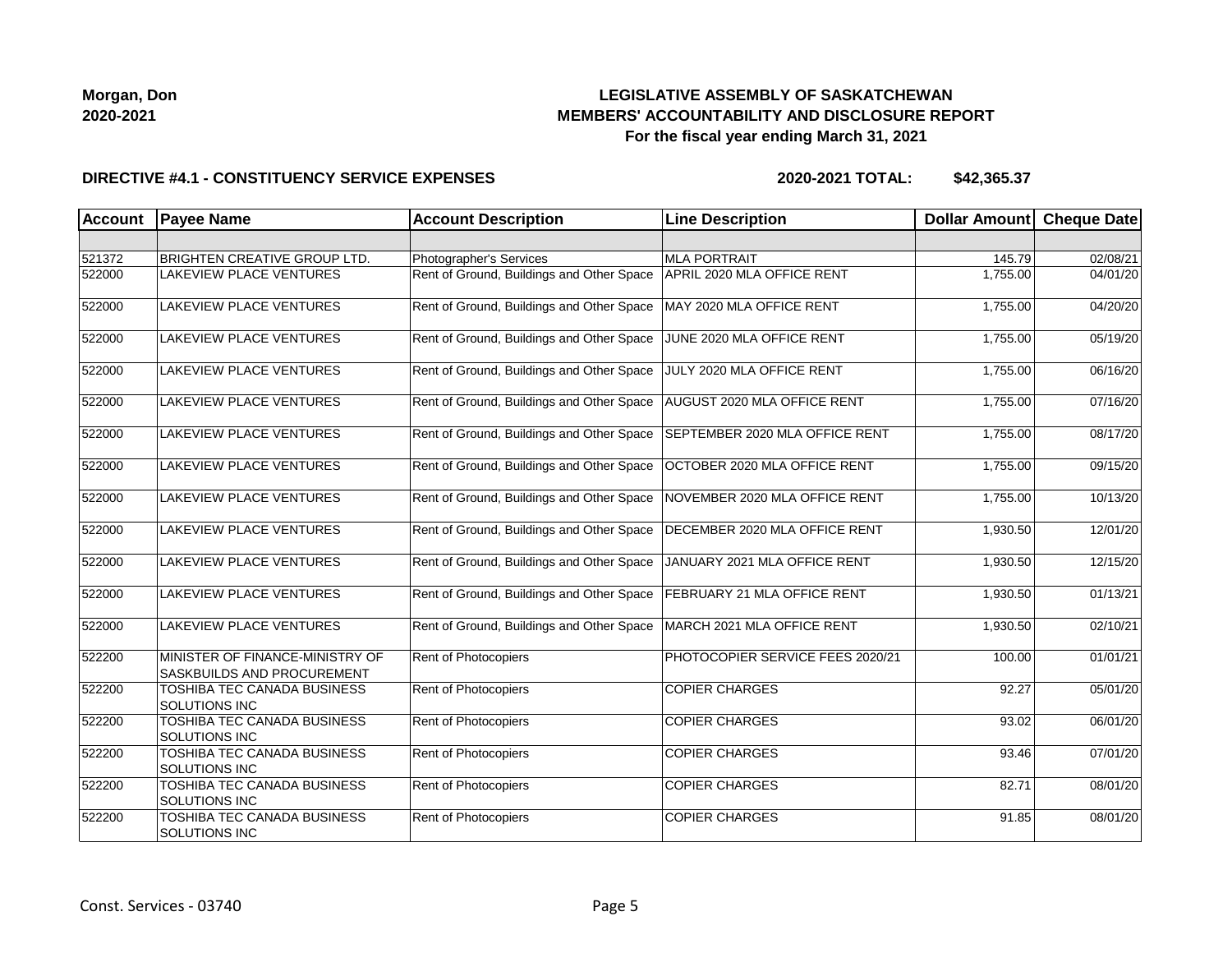

#### **DIRECTIVE #4.1 - CONSTITUENCY SERVICE EXPENSES**

| <b>Account</b> | <b>Payee Name</b>                                          | <b>Account Description</b>              | <b>Line Description</b>                       | <b>Dollar Amount</b> | <b>Cheque Date</b> |
|----------------|------------------------------------------------------------|-----------------------------------------|-----------------------------------------------|----------------------|--------------------|
|                |                                                            |                                         |                                               |                      |                    |
| 522200         | TOSHIBA TEC CANADA BUSINESS<br><b>SOLUTIONS INC</b>        | Rent of Photocopiers                    | <b>COPIER CHARGES</b>                         | 83.62                | 09/01/20           |
| 522200         | TOSHIBA TEC CANADA BUSINESS<br><b>SOLUTIONS INC</b>        | Rent of Photocopiers                    | CREDIT TO VOID INVOICE #AR3990863             | $-91.85$             | 09/01/20           |
| 522200         | <b>TOSHIBA TEC CANADA BUSINESS</b><br>SOLUTIONS INC        | Rent of Photocopiers                    | <b>COPIER CHARGES</b>                         | 82.80                | 09/02/20           |
| 522200         | TOSHIBA TEC CANADA BUSINESS<br>SOLUTIONS INC               | Rent of Photocopiers                    | <b>COPIER CHARGES</b>                         | 82.84                | 10/01/20           |
| 522200         | TOSHIBA TEC CANADA BUSINESS<br><b>SOLUTIONS INC</b>        | Rent of Photocopiers                    | <b>COPIER CHARGES</b>                         | 82.22                | 11/01/20           |
| 522200         | <b>TOSHIBA TEC CANADA BUSINESS</b><br>SOLUTIONS INC        | Rent of Photocopiers                    | <b>COPIER CHARGES</b>                         | 82.81                | 12/01/20           |
| 522200         | <b>TOSHIBA TEC CANADA BUSINESS</b><br>SOLUTIONS INC        | Rent of Photocopiers                    | <b>COPIER CHARGES</b>                         | 82.80                | 01/01/21           |
| 522200         | <b>TOSHIBA TEC CANADA BUSINESS</b><br><b>SOLUTIONS INC</b> | Rent of Photocopiers                    | <b>COPIER CHARGES</b>                         | 83.26                | 02/01/21           |
| 522200         | TOSHIBA TEC CANADA BUSINESS<br>SOLUTIONS INC               | Rent of Photocopiers                    | <b>COPIER CHARGES</b>                         | 82.56                | 03/01/21           |
| 522200         | <b>TOSHIBA TEC CANADA BUSINESS</b><br>SOLUTIONS INC        | Rent of Photocopiers                    | <b>COPIER CHARGES</b>                         | 83.66                | 03/25/21           |
| 522500         | MORGAN, DONALD R                                           | <b>Insurance Premiums</b>               | <b>REIMB: INSURANCE POLICY</b><br>#C700339556 | 849.06               | 03/04/21           |
| 525000         | KNOSS, ANGELA C                                            | Postal, Courier, Freight and Related    | POSTAGE/OFFICE SUPPLIES                       | 12.37                | 03/18/21           |
| 528000         | <b>STOCK SALES &amp; SERVICES</b>                          | <b>Support Services</b>                 | <b>IT SUPPORT</b>                             | 300.00               | 03/25/21           |
| 530000         | PATTISON OUTDOOR ADVERTISING LP                            | <b>Communications Development Costs</b> | ADVERTISING PRODUCTION                        | 132.50               | 01/01/21           |
| 530000         | PATTISON OUTDOOR ADVERTISING LP                            | <b>Communications Development Costs</b> | ADVERTISING PRODUCTION                        | 132.50               | 01/01/21           |
| 530300         | MARU GROUP CANADA INC.                                     | Primary Research/Focus group            | AD HOC RESEARCH                               | 661.11               | 06/01/20           |
| 530300         | MARU GROUP CANADA INC.                                     | Primary Research/Focus group            | AD HOC RESEARCH                               | 661.11               | 10/01/20           |
| 530300         | MARU GROUP CANADA INC.                                     | Primary Research/Focus group            | AD HOC RESEARCH                               | 632.97               | 03/01/21           |
| 530300         | MARU GROUP CANADA INC.                                     | Primary Research/Focus group            | AD HOC RESEARCH                               | 632.97               | 03/01/21           |
| 530500         | <b>CREATIVE OUTDOOR</b>                                    | Media Placement                         | ADVERTISING TERM ENDS AUGUST<br>31/20         | 486.50               | 04/01/20           |
| 530500         | <b>CREATIVE OUTDOOR</b>                                    | Media Placement                         | <b>ADVERTISING</b>                            | 69.50                | 09/01/20           |
| 530500         | <b>CREATIVE OUTDOOR</b>                                    | Media Placement                         | ADVERTISING - NOV 1/20 - MARCH 14/21          | 625.50               | 12/01/20           |
| 530500         | <b>CREATIVE OUTDOOR</b>                                    | Media Placement                         | ADVERTISING                                   | 200.00               | 01/01/21           |
| 530500         | PATTISON OUTDOOR ADVERTISING LP                            | Media Placement                         | ADVERTISING                                   | 500.00               | 12/01/20           |
| 530500         | PATTISON OUTDOOR ADVERTISING LP                            | Media Placement                         | ADVERTISING                                   | 1,500.00             | 01/01/21           |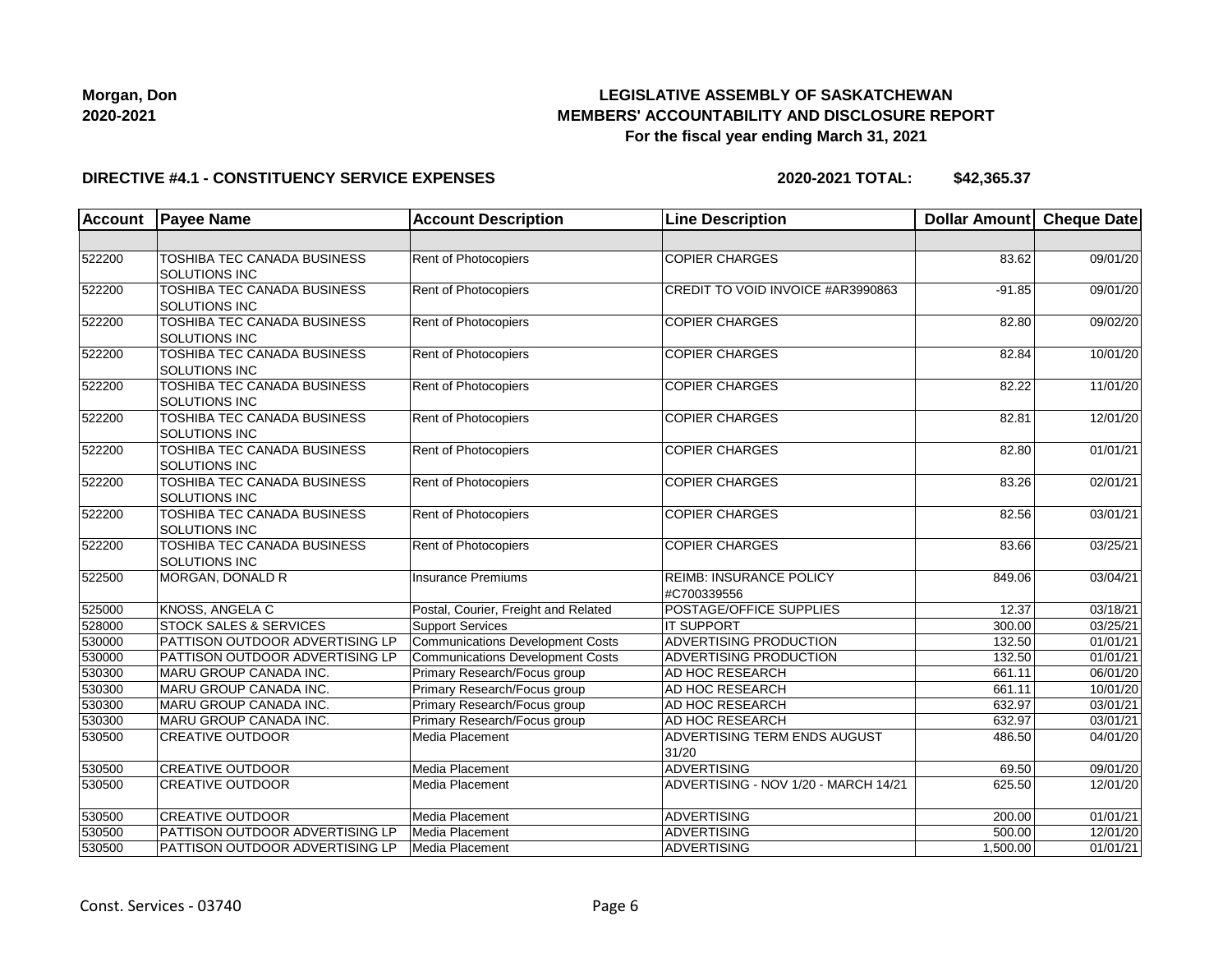## **LEGISLATIVE ASSEMBLY OF SASKATCHEWAN MEMBERS' ACCOUNTABILITY AND DISCLOSURE REPORT For the fiscal year ending March 31, 2021**

#### **DIRECTIVE #4.1 - CONSTITUENCY SERVICE EXPENSES**

| <b>Account</b> | <b>Payee Name</b>                                | <b>Account Description</b>         | <b>Line Description</b>                                        | <b>Dollar Amount</b> | Cheque Date |
|----------------|--------------------------------------------------|------------------------------------|----------------------------------------------------------------|----------------------|-------------|
|                |                                                  |                                    |                                                                |                      |             |
| 530500         | PATTISON OUTDOOR ADVERTISING LP                  | Media Placement                    | <b>ADVERTISING</b>                                             | 233.20               | 01/04/21    |
| 530500         | PATTISON OUTDOOR ADVERTISING LP                  | Media Placement                    | <b>ADVERTISING</b>                                             | 750.00               | 01/04/21    |
| 530500         | POSTCARD PORTABLES SASKATOON                     | Media Placement                    | ADVERTISING - NO GST                                           | 359.33               | 07/01/20    |
| 530500         | POSTCARD PORTABLES SASKATOON                     | Media Placement                    | ADVERTISING - NO GST                                           | 275.00               | 08/03/20    |
| 530500         | POSTCARD PORTABLES SASKATOON                     | Media Placement                    | ADVERTISING                                                    | 137.40               | 09/01/20    |
| 530500         | POSTCARD PORTABLES SASKATOON                     | Media Placement                    | ADVERTISING                                                    | 275.00               | 01/04/21    |
| 530500         | POSTCARD PORTABLES SASKATOON                     | Media Placement                    | ADVERTISING                                                    | 275.00               | 01/12/21    |
| 530500         | POSTCARD PORTABLES SASKATOON                     | Media Placement                    | <b>ADVERTISING</b>                                             | 275.00               | 02/02/21    |
| 530500         | POSTCARD PORTABLES SASKATOON                     | Media Placement                    | <b>ADVERTISING</b>                                             | 275.00               | 03/01/21    |
| 530500         | POSTCARD PORTABLES SASKATOON                     | Media Placement                    | <b>ADVERTISING</b>                                             | 75.00                | 03/01/21    |
| 530500         | ROSEWOOD COMMUNITY ASSOCIATION   Media Placement |                                    | <b>ADVERTISING</b>                                             | 45.00                | 01/07/21    |
| 530500         | SASKATCHEWAN GERMAN COUNCIL<br>INC.              | Media Placement                    | <b>ADVERTISING</b>                                             | 55.00                | 06/01/20    |
| 530500         | SASKATCHEWAN GERMAN COUNCIL<br>INC.              | Media Placement                    | <b>ADVERTISING</b>                                             | 55.00                | 08/01/20    |
| 530500         | SASKATCHEWAN GERMAN COUNCIL<br>INC.              | Media Placement                    | <b>ADVERTISING</b>                                             | 55.00                | 01/01/21    |
| 530500         | SASKATCHEWAN GERMAN COUNCIL<br>INC.              | Media Placement                    | <b>ADVERTISING</b>                                             | 55.00                | 03/23/21    |
| 530500         | SASKATOON DESIGNETC                              | <b>Media Placement</b>             | ADVERTISING                                                    | 200.00               | 06/01/20    |
| 530500         | <b>SASKATOON DESIGNETC</b>                       | Media Placement                    | ADVERTISING                                                    | 210.00               | 07/01/20    |
| 530500         | SASKATOON DESIGNETC                              | Media Placement                    | ADVERTISING                                                    | 200.00               | 07/07/20    |
| 530500         | SASKATOON DESIGNETC                              | Media Placement                    | ADVERTISING                                                    | 200.00               | 08/05/20    |
| 530500         | SASKATOON DESIGNETC                              | Media Placement                    | <b>ADVERTISING</b>                                             | 200.00               | 12/02/20    |
| 530500         | SASKATOON DESIGNETC                              | Media Placement                    | <b>ADVERTISING</b>                                             | 200.00               | 01/06/21    |
| 530500         | SASKATOON DESIGNETC                              | Media Placement                    | <b>ADVERTISING</b>                                             | 200.00               | 02/16/21    |
| 530500         | SASKATOON DESIGNETC                              | Media Placement                    | <b>ADVERTISING</b>                                             | 200.00               | 03/02/21    |
| 530900         | <b>IMAGERY</b>                                   | <b>Promotional Items</b>           | <b>CHRISTMAS CARDS</b>                                         | 4,621.79             | 01/06/21    |
| 530900         | MORGAN, DONALD R                                 | <b>Promotional Items</b>           | <b>REIMB: WREATH</b>                                           | 75.00                | 10/02/20    |
| 555000         | <b>BRAM LENS</b>                                 | Other Material and Supplies        | OFFICE SUPPLIES                                                | 190.80               | 09/01/20    |
| 555000         | KNOSS, ANGELA C                                  | Other Material and Supplies        | OFFICE SUPPLIES                                                | 240.78               | 06/01/20    |
| 555000         | KNOSS, ANGELA C                                  | Other Material and Supplies        | <b>COMPUTER</b><br>HARDWARE/SOFTWARE/OFFICE<br><b>SUPPLIES</b> | 54.37                | 01/20/21    |
| 555000         | KNOSS, ANGELA C                                  | Other Material and Supplies        | POSTAGE/OFFICE SUPPLIES                                        | 94.28                | 03/18/21    |
| 555000         | <b>SUPREME BASICS</b>                            | <b>Other Material and Supplies</b> | OFFICE SUPPLIES                                                | 407.84               | 03/10/21    |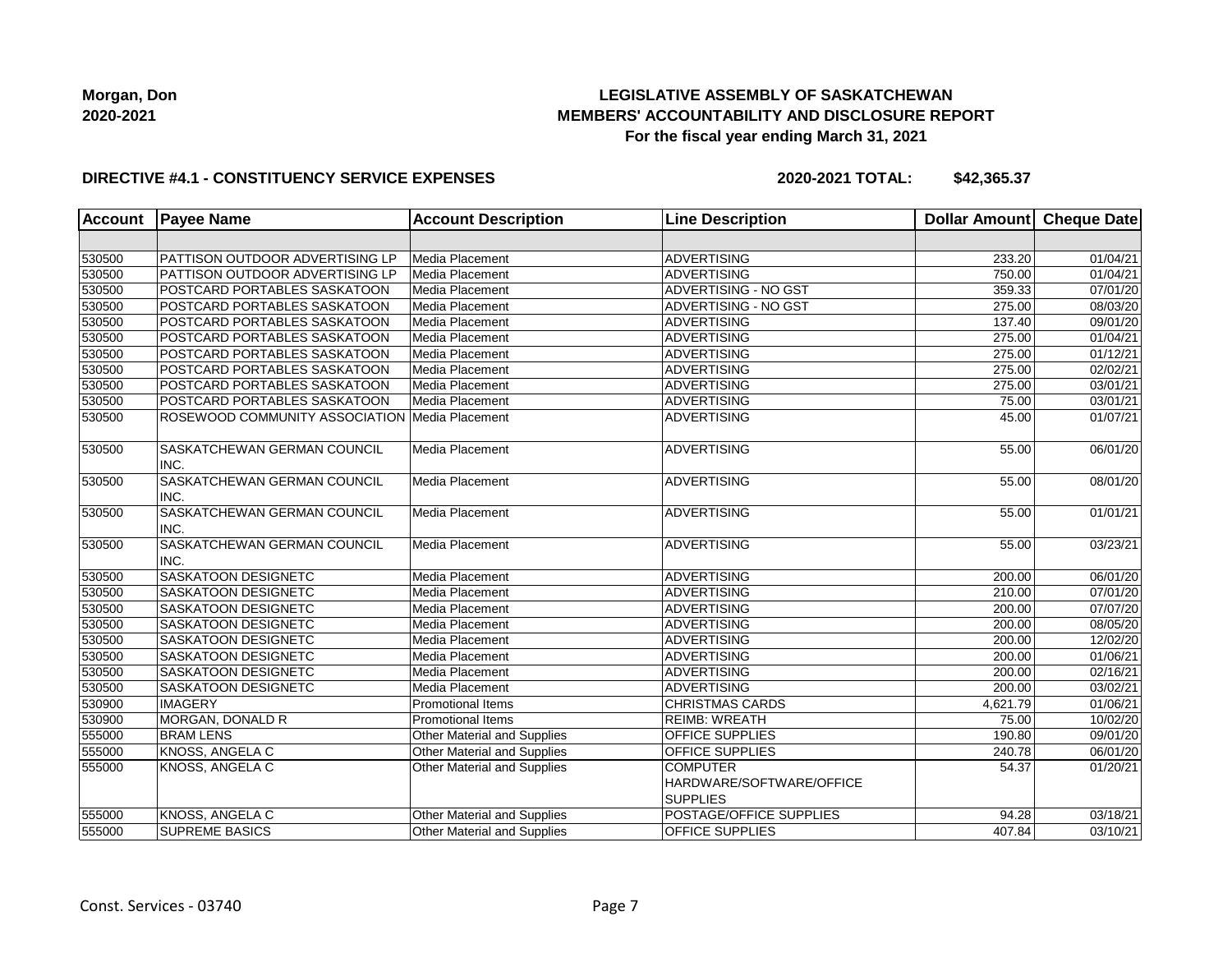## **LEGISLATIVE ASSEMBLY OF SASKATCHEWAN MEMBERS' ACCOUNTABILITY AND DISCLOSURE REPORT For the fiscal year ending March 31, 2021**

#### **DIRECTIVE #4.1 - CONSTITUENCY SERVICE EXPENSES**

| <b>Account</b> | <b>IPavee Name</b>       | <b>Account Description</b> | <b>ILine Description</b>                                       | <b>Dollar Amountl Cheque Date</b> |          |
|----------------|--------------------------|----------------------------|----------------------------------------------------------------|-----------------------------------|----------|
|                |                          |                            |                                                                |                                   |          |
| 564300         | KNOSS, ANGELA C          | Computer Hardware - Exp.   | <b>COMPUTER</b><br>HARDWARE/SOFTWARE/OFFICE<br><b>SUPPLIES</b> | 878.00                            | 01/20/21 |
| 564600         | IKNOSS, ANGELA C         | Computer Software - Exp    | <b>COMPUTER</b><br>HARDWARE/SOFTWARE/OFFICE<br><b>SUPPLIES</b> | 355.19                            | 01/20/21 |
| 564600         | <b>IMORGAN, DONALD R</b> | Computer Software - Exp    | <b>REIMB: COMPUTER SECURITY</b>                                | 130.48                            | 03/18/21 |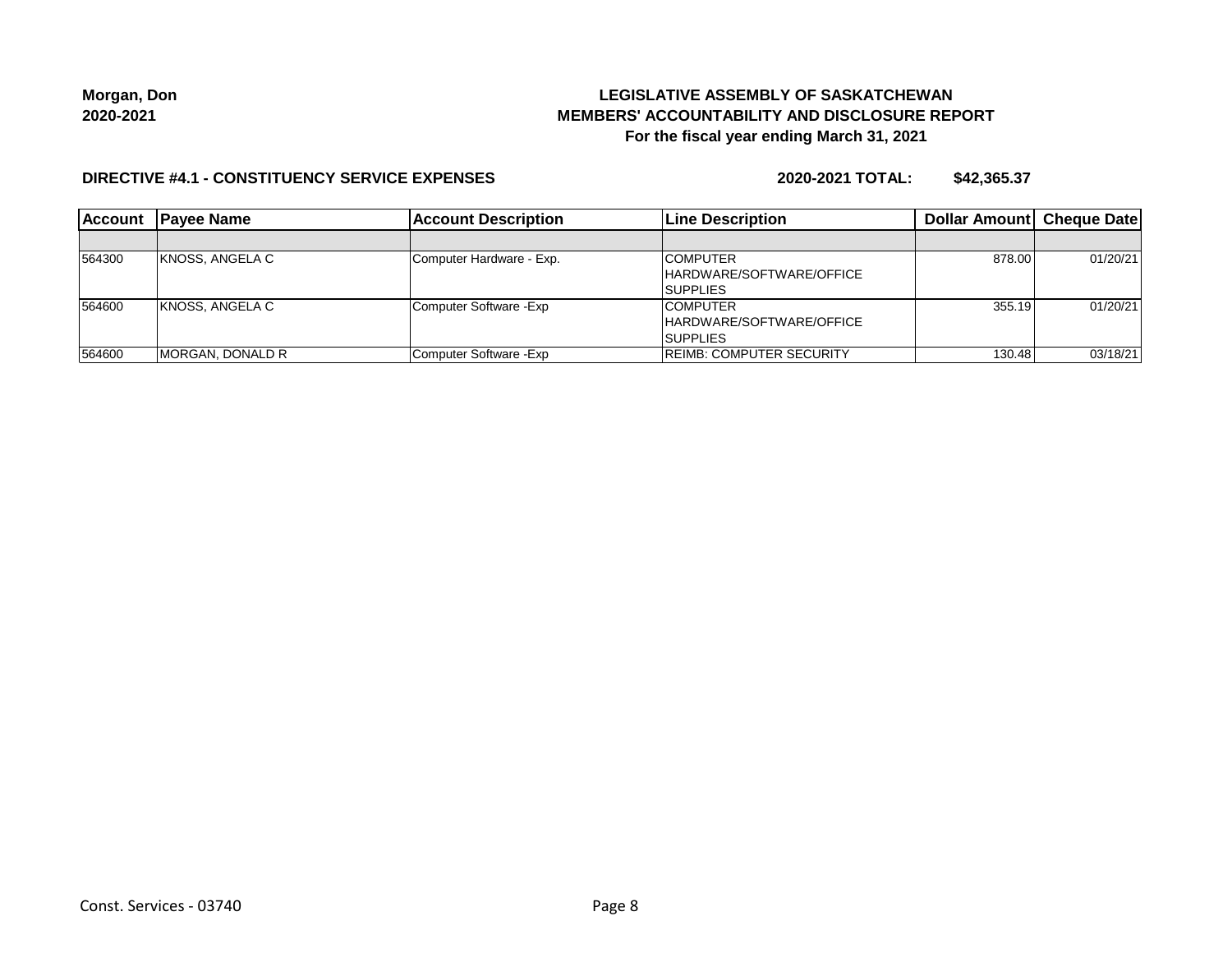### **LEGISLATIVE ASSEMBLY OF SASKATCHEWAN MEMBERS' ACCOUNTABILITY AND DISCLOSURE REPORT For the fiscal year ending March 31, 2021**

#### **DIRECTIVE #6 - CONSTITUENCY ASSISTANT EXPENSES**

**2020-2021 TOTAL: \$55,362.20**

| <b>Account</b> | <b>Payee Name</b>      | <b>Account Description</b>                       | Dollar Amount Cheque Date |          |
|----------------|------------------------|--------------------------------------------------|---------------------------|----------|
|                |                        |                                                  |                           |          |
| 513000         | KNOSS, ANGELA C        | Out-of-Scope Permanent                           | 0.00                      | 04/01/20 |
| 513000         | KNOSS, ANGELA C        | Out-of-Scope Permanent                           | $-432.00$                 | 04/13/20 |
| 513000         | KNOSS, ANGELA C        | Out-of-Scope Permanent                           | 2,160.00                  | 04/14/20 |
| 513000         | KNOSS, ANGELA C        | Out-of-Scope Permanent                           | 2,160.00                  | 05/01/20 |
| 513000         | KNOSS, ANGELA C        | Out-of-Scope Permanent                           | 2,400.00                  | 05/13/20 |
| 513000         | KNOSS, ANGELA C        | Out-of-Scope Permanent                           | 2,160.00                  | 05/27/20 |
| 513000         | KNOSS, ANGELA C        | Out-of-Scope Permanent                           | 2,160.00                  | 06/10/20 |
| 513000         | KNOSS, ANGELA C        | Out-of-Scope Permanent                           | 2,328.48                  | 06/24/20 |
| 513000         | KNOSS, ANGELA C        | Out-of-Scope Permanent                           | 2,188.08                  | 07/08/20 |
| 513000         | <b>KNOSS, ANGELA C</b> | Out-of-Scope Permanent                           | 2,188.08                  | 07/22/20 |
| 513000         | KNOSS, ANGELA C        | Out-of-Scope Permanent                           | 2,188.08                  | 08/05/20 |
| 513000         | KNOSS, ANGELA C        | Out-of-Scope Permanent                           | 2,188.08                  | 08/19/20 |
| 513000         | KNOSS, ANGELA C        | Out-of-Scope Permanent                           | 2,188.08                  | 09/02/20 |
| 513000         | KNOSS, ANGELA C        | Out-of-Scope Permanent                           | 2,188.08                  | 09/16/20 |
| 513000         | KNOSS, ANGELA C        | Out-of-Scope Permanent                           | 2,188.08                  | 10/01/20 |
| 513000         | KNOSS, ANGELA C        | Out-of-Scope Permanent                           | 2,625.70                  | 10/06/20 |
| 513000         | KNOSS, ANGELA C        | Out-of-Scope Permanent                           | 1,750.46                  | 11/10/20 |
| 513000         | KNOSS, ANGELA C        | Out-of-Scope Permanent                           | 2,188.08                  | 11/24/20 |
| 513000         | KNOSS, ANGELA C        | Out-of-Scope Permanent                           | 2,188.08                  | 12/09/20 |
| 513000         | KNOSS, ANGELA C        | Out-of-Scope Permanent                           | 2,188.08                  | 12/22/20 |
| 513000         | KNOSS, ANGELA C        | Out-of-Scope Permanent                           | 2,188.08                  | 01/06/21 |
| 513000         | KNOSS, ANGELA C        | Out-of-Scope Permanent                           | 2,188.08                  | 01/20/21 |
| 513000         | KNOSS, ANGELA C        | Out-of-Scope Permanent                           | 2,188.08                  | 02/03/21 |
| 513000         | KNOSS, ANGELA C        | Out-of-Scope Permanent                           | 2,188.08                  | 02/17/21 |
| 513000         | KNOSS, ANGELA C        | Out-of-Scope Permanent                           | 2,188.08                  | 03/03/21 |
| 513000         | KNOSS, ANGELA C        | Out-of-Scope Permanent                           | 2,188.08                  | 03/17/21 |
| 513000         | KNOSS, ANGELA C        | Out-of-Scope Permanent                           | 2,188.08                  | 03/30/21 |
| 513000         | KNOSS, ANGELA C        | Out-of-Scope Permanent                           | 656.42                    | 04/09/21 |
| 514000         | KOCH, DAX              | Casual/Term                                      | 0.00                      | 04/01/20 |
| 514000         | KOCH, DAX              | Casual/Term                                      | $-89.68$                  | 04/13/20 |
| 514000         | KOCH, DAX              | Casual/Term                                      | 358.73                    | 04/14/20 |
| 514000         | KOCH, DAX              | Casual/Term                                      | 358.73                    | 05/01/20 |
| 519900         | None (Default)         | Change in Y/E Accrued Empl Leave<br>Entitlements | $-432.00$                 | 04/20/20 |
| 519900         | None (Default)         | Change in Y/E Accrued Empl Leave<br>Entitlements | 0.00                      | 04/14/21 |